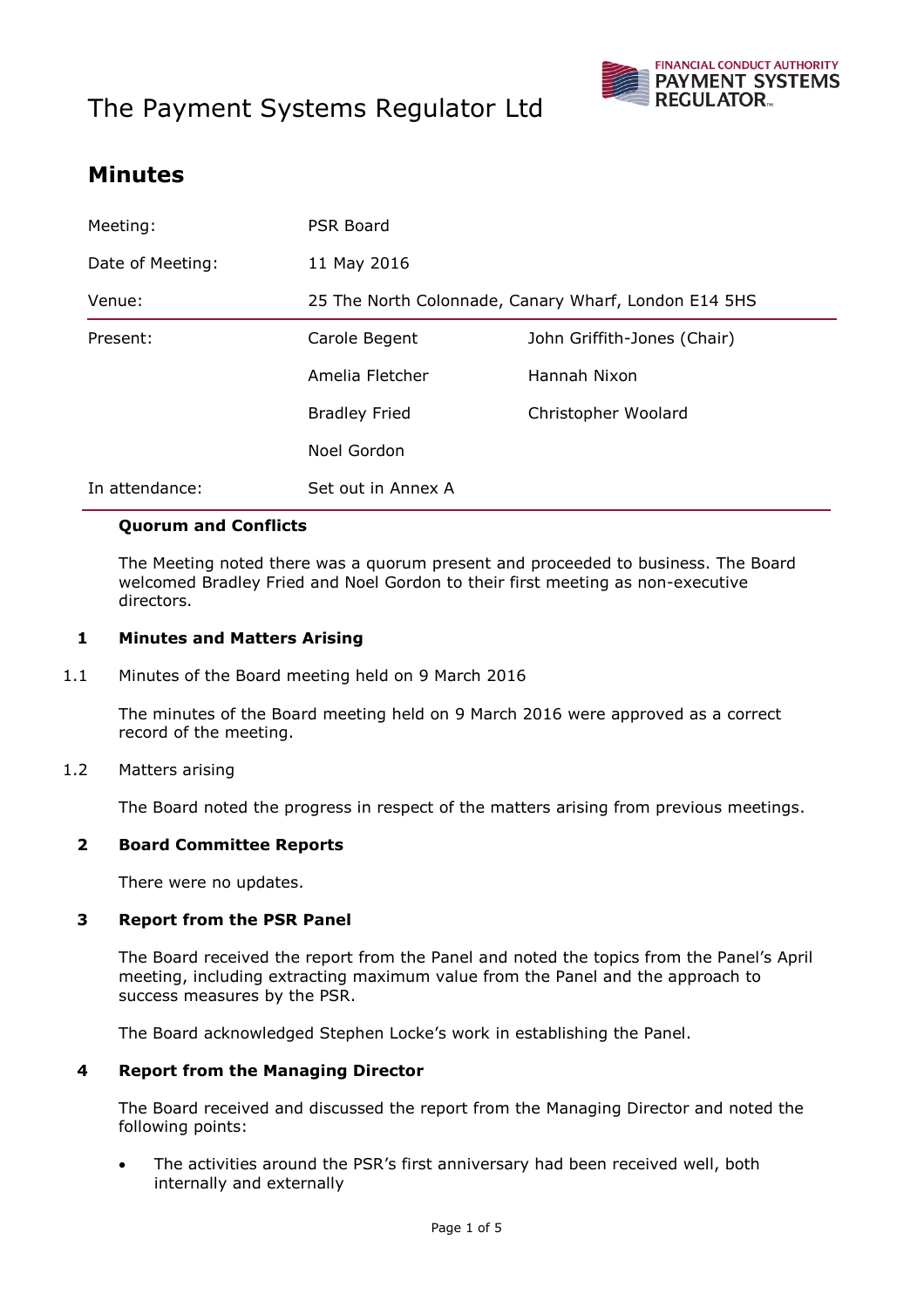- Update on the infrastructure market review
- The PSR was engaging with the Treasury and other relevant regulators on matters of resilience

## **5 Specific items of business**

5.1 Twice yearly discussion of all risks and review of operation of the  $1<sup>st</sup>$  and  $2<sup>nd</sup>$  line of defence.

The Board noted the strategic risk framework, which followed the broad principles of the FCA's framework and had developed substantially since the Board last reviewed it. The Board considered how risks outside the perimeter of the PSR were monitored and agreed that the communication risks in the register should be reviewed. The Board noted that an escalation policy was in place as well as an emergency response framework with regulatory counterparts.

The Board also commented on its risk appetite approach, taxonomy and grading of risks and agreed that Noel Gordon should discuss this further with the PSR. The Board also agreed to invite Second Line of Defence to attend the next Board consideration of PSR risks.

#### 5.2 Draft Annual Report 2015/16

The Board reviewed the latest draft of the Annual Report and noted the changes made since the last consideration at the March meeting.

The Board made some drafting comments and requested that the team ensure the survey results were included in the report.

The Board noted that there had been an underspend in 2015/16 and an approach to handling this in the future should be established. The Board also asked Hannah Nixon to consider how the additional surplus should be treated and whether this should be explained in the Annual Report/Accounts.

The Board noted that the Director's report, Corporate Governance statement and Financial Statements would be considered by the Audit Committee in May and the Finance team was not aware of any significant issues raised by the auditors.

#### 5.3 PSR panel recruitment process

The Board discussed the paper outlining the process for recruiting members to the PSR Panel, including objectives of the recruitment strategy and the recruitment process for specific groups. The Board also noted the succession plan for members whose terms end in 2017.

The Board noted that the process allowed for a wider approach to advertising for payment service providers, technology firms and sponsor bank groups, if required.

The Board agreed with the proposals outlined and asked for information about the process, reflecting its comments, to be published on the website.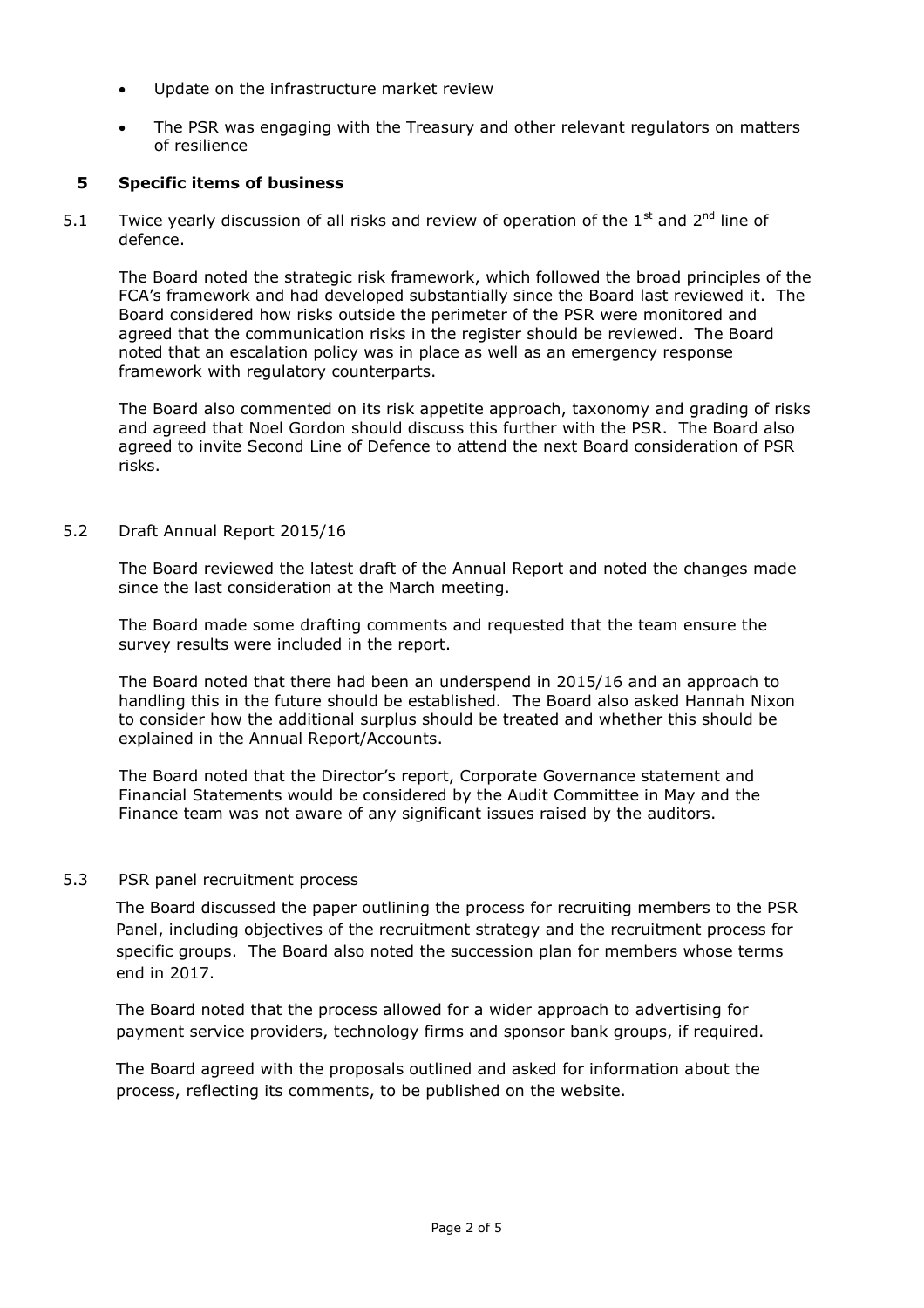#### 5.4 PSR Panel Annual Report

The Board received the PSR Panel's first Annual Report which highlighted the role of the Panel and its work during its first year. The Board suggested that the report should clarify the Panel's view that there were circumstances in which barriers to innovation in payments systems sometimes arise from the need to protect the public interest.

The Board noted that the Panel's report would be published by the Panel at the same time that the PSR's Annual Report is published.

### 5.5 Direct Debit liability

The Board received an update on UK Direct Debit in relation to access and liability and in particular concerns raised about open-ended/unlimited liability associated with the Direct Debit Guarantee, claims of there being increasing levels of refund rights 'abuse' and fraudulent refund requests and concerns around the refund process and originators' limited ability to dispute refunds. The Board would receive an update in the Autumn.

#### 5.6 Infrastructure market review – update

The Board received an update on progress in relation to the infrastructure market review and the consultation responses received.

#### 5.7 Interchange Fee Regulation draft guidance - Phase 2

The Board noted and discussed the proposed draft guidance for Phase 2 which set out the PSR's approach to monitoring and enforcing compliance with the IFR (Phase 2). The Board noted that the consultation would not explicitly seek stakeholders' views on matters of law, but would seek views on the proposed approach to monitoring and enforcement.

The Board agreed the following:

- the approach to monitoring and enforcing compliance with the Phase 2 IFR provisions should be consulted ahead of 9 June 2016
- the draft Guidance should not pre-empt the final regulatory technical standards (RTS) on the separation of scheme and processing activities under Article  $7(1)(a)$  of the IFR (which would be adopted by the European Commission). Rather, guidance should state that the RTS would describe the requirements for separation and explain how the PSR would monitor compliance with those RTS
- the draft Guidance recognised the practical implementation challenges posed by acquirers unblending their merchant service charges (MSCs)
- the draft guidance should establish a reactive PSR approach to monitoring compliance by card issuers with certain obligations under Article 8 (Co-badging) and Article 10 (Honour All Cards Rule)
- the draft guidance recognised the PSR, and those of the PSR and Trading Standards (and others), respective roles in relation to monitoring and enforcing compliance by merchants with their obligation (under Article 10(4)) to display information on the cards that they do or not accepted;

The Board agreed that the PSR should return to the Board with consultation results in September for approval of final guidance.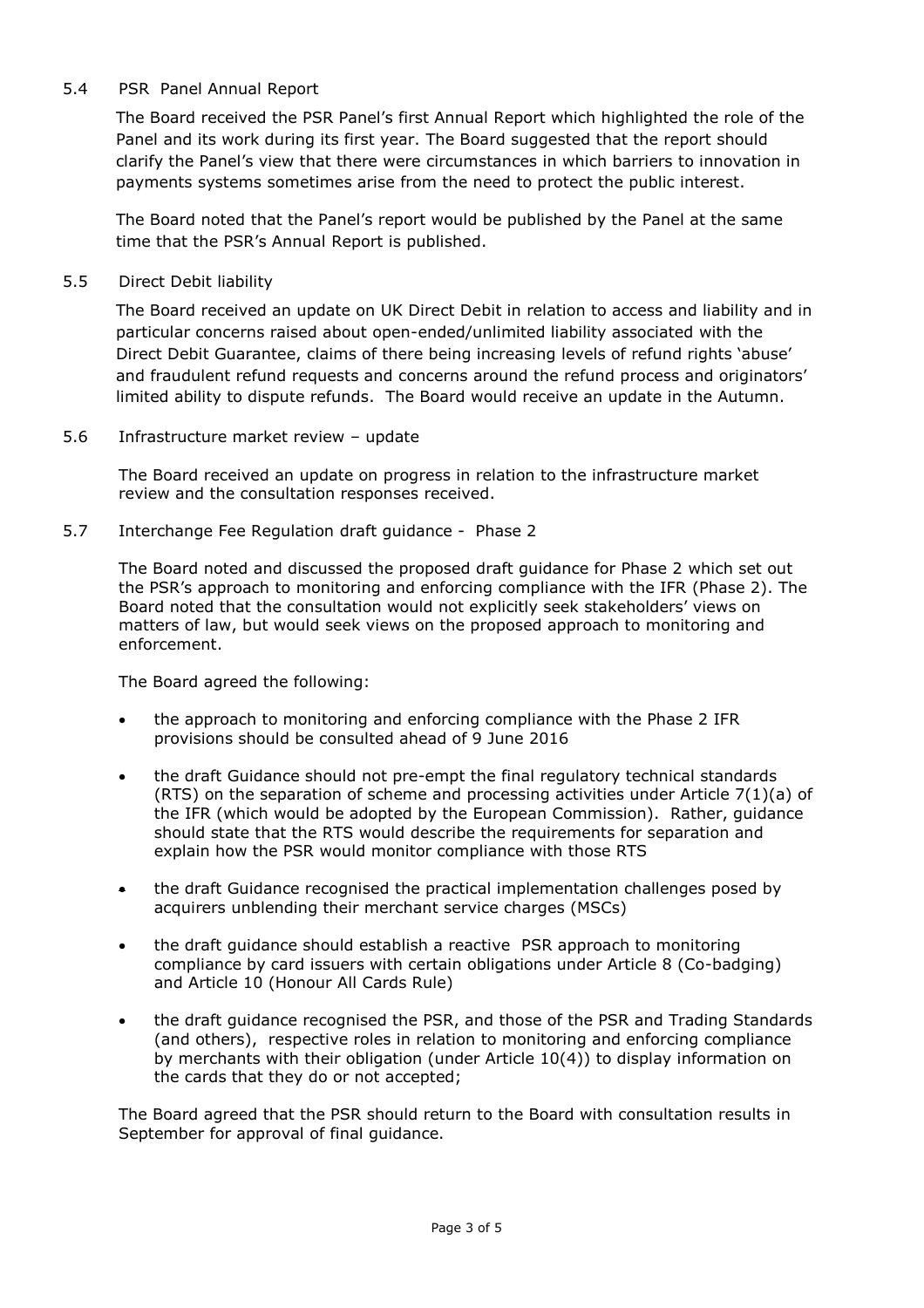#### 5.8 Payments Strategy Forum

Ruth Evans, Payments Strategy Chair, presented to the Board her reflections on the work of the Forum, its current status and emerging solutions. The Board noted the following:

- The Forum was expected to produce its draft strategy by the 13th July, which would be launched at a 2nd Payments Community event, followed by a six week consultation period. The final strategy would be published in Autumn 2016
- There had been good engagement with relevant stakeholder communities to date
- Emerging solutions aimed at addressing service user detriments and how these should be progressed were being considered by the Forum and would form the basis of the draft strategy

The Board noted the key points and agreed the recommendations in the supporting paper and advised they were pleased with the progress of the Forum. In addition to the proposed next steps the Board was keen to understand the position of major interested parties before publication of the draft strategy.

5.9 Payments Strategy Forum discussion

The Board reflected on the previous discussion about the Payment Strategy Forum.

#### **6 Decisions of the Board**

6.1 General directions 2&3

The Board approved changes to General Directions 2 and 3.

6.2 Annual review of Memorandum of Understanding: Payment Systems Regulator/Financial Conduct Authority/Bank of England/Treasury

The Board agreed to publish the summary statement of the review of the Memorandum of Understanding between the Payment Systems Regulator, Financial Conduct Authority, Bank of England and the Treasury.

6.3 Payment Account Regulations

The Board approved the final Payment Account Regulations guidance for publication.

## **7 Papers for noting**

7.1 PSR ExCo minutes

The Board noted the PSR ExCo minutes.

7.2 Forward Agenda

The Board noted the forward agenda.

#### **8 Any Other Business**

There was none.

Assistant Company Secretary